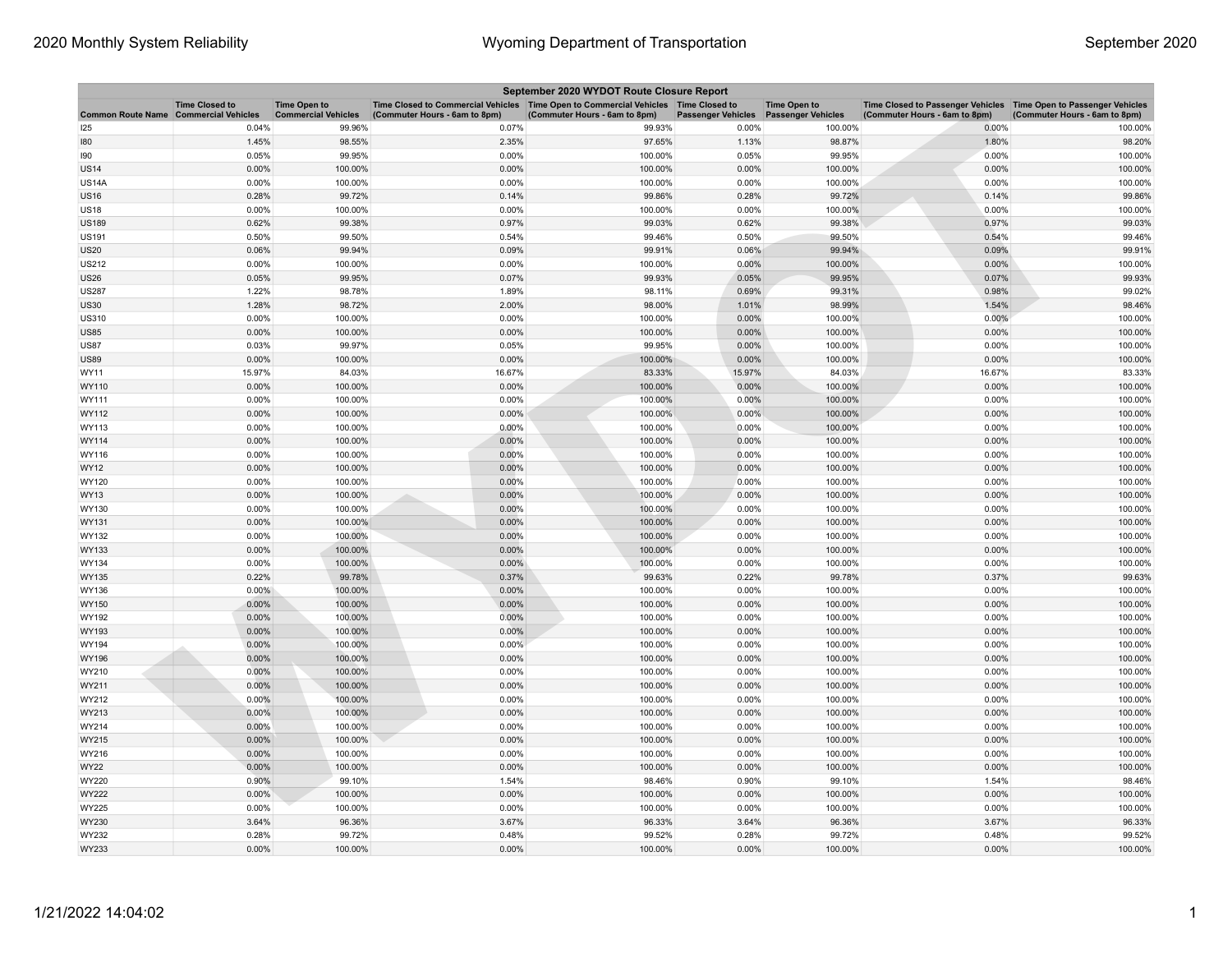| September 2020 WYDOT Route Closure Report |                                                     |                                                   |                                                                                                                         |                               |                           |                                                  |                                                                                                      |                               |  |  |
|-------------------------------------------|-----------------------------------------------------|---------------------------------------------------|-------------------------------------------------------------------------------------------------------------------------|-------------------------------|---------------------------|--------------------------------------------------|------------------------------------------------------------------------------------------------------|-------------------------------|--|--|
| <b>Common Route Name</b>                  | <b>Time Closed to</b><br><b>Commercial Vehicles</b> | <b>Time Open to</b><br><b>Commercial Vehicles</b> | Time Closed to Commercial Vehicles   Time Open to Commercial Vehicles   Time Closed to<br>(Commuter Hours - 6am to 8pm) | (Commuter Hours - 6am to 8pm) | <b>Passenger Vehicles</b> | <b>Time Open to</b><br><b>Passenger Vehicles</b> | Time Closed to Passenger Vehicles   Time Open to Passenger Vehicles<br>(Commuter Hours - 6am to 8pm) | (Commuter Hours - 6am to 8pm) |  |  |
| WY235                                     | 0.00%                                               | 100.00%                                           | 0.00%                                                                                                                   | 100.00%                       | 0.00%                     | 100.00%                                          | 0.00%                                                                                                | 100.00%                       |  |  |
| WY236                                     | 0.00%                                               | 100.00%                                           | 0.00%                                                                                                                   | 100.00%                       | 0.00%                     | 100.00%                                          | 0.00%                                                                                                | 100.00%                       |  |  |
| WY237                                     | 0.00%                                               | 100.00%                                           | 0.00%                                                                                                                   | 100.00%                       | 0.00%                     | 100.00%                                          | 0.00%                                                                                                | 100.00%                       |  |  |
| WY238                                     | 0.00%                                               | 100.00%                                           | 0.00%                                                                                                                   | 100.00%                       | 0.00%                     | 100.00%                                          | 0.00%                                                                                                | 100.00%                       |  |  |
| WY239                                     | 0.00%                                               | 100.00%                                           | 0.00%                                                                                                                   | 100.00%                       | 0.00%                     | 100.00%                                          | 0.00%                                                                                                | 100.00%                       |  |  |
| WY24                                      | 0.00%                                               | 100.00%                                           | 0.00%                                                                                                                   | 100.00%                       | 0.00%                     | 100.00%                                          | 0.00%                                                                                                | 100.00%                       |  |  |
| WY240                                     | 0.00%                                               | 100.00%                                           | 0.00%                                                                                                                   | 100.00%                       | 0.00%                     | 100.00%                                          | 0.00%                                                                                                | 100.00%                       |  |  |
| WY251                                     | 0.80%                                               | 99.20%                                            | 1.37%                                                                                                                   | 98.63%                        | 0.80%                     | 99.20%                                           | 1.37%                                                                                                | 98.63%                        |  |  |
| WY257                                     | 0.00%                                               | 100.00%                                           | 0.00%                                                                                                                   | 100.00%                       | 0.00%                     | 100.00%                                          | 0.00%                                                                                                | 100.00%                       |  |  |
| WY258                                     | 0.82%                                               | 99.18%                                            | 1.40%                                                                                                                   | 98.60%                        | 0.82%                     | 99.18%                                           | 1.40%                                                                                                | 98.60%                        |  |  |
| WY259                                     | 0.00%                                               | 100.00%                                           | 0.00%                                                                                                                   | 100.00%                       | 0.00%                     | 100.00%                                          | 0.00%                                                                                                | 100.00%                       |  |  |
| WY270                                     | 0.00%                                               | 100.00%                                           | 0.00%                                                                                                                   | 100.00%                       | 0.00%                     | 100.00%                                          | 0.00%                                                                                                | 100.00%                       |  |  |
| WY28                                      | 1.94%                                               | 98.06%                                            | 2.70%                                                                                                                   | 97.30%                        | 1.18%                     | 98.82%                                           | 1.49%                                                                                                | 98.51%                        |  |  |
| WY296                                     | 0.00%                                               | 100.00%                                           | 0.00%                                                                                                                   | 100.00%                       | 0.00%                     | 100.00%                                          | 0.00%                                                                                                | 100.00%                       |  |  |
| WY313                                     | 0.00%                                               | 100.00%                                           | 0.00%                                                                                                                   | 100.00%                       | 0.00%                     | 100.00%                                          | 0.00%                                                                                                | 100.00%                       |  |  |
| WY320                                     | 0.00%                                               | 100.00%                                           | 0.00%                                                                                                                   | 100.00%                       | 0.00%                     | 100.00%                                          | 0.00%                                                                                                | 100.00%                       |  |  |
| WY321                                     | 0.00%                                               | 100.00%                                           | 0.00%                                                                                                                   | 100.00%                       | 0.00%                     | 100.00%                                          | 0.00%                                                                                                | 100.00%                       |  |  |
| WY331                                     | 0.00%                                               | 100.00%                                           | 0.00%                                                                                                                   | 100.00%                       | 0.00%                     | 100.00%                                          | 0.00%                                                                                                | 100.00%                       |  |  |
| WY335                                     | 0.00%                                               | 100.00%                                           | 0.00%                                                                                                                   | 100.00%                       | 0.00%                     | 100.00%                                          | 0.00%                                                                                                | 100.00%                       |  |  |
| WY336                                     | 0.00%                                               | 100.00%                                           | 0.00%                                                                                                                   | 100.00%                       | 0.00%                     | 100.00%                                          | 0.00%                                                                                                | 100.00%                       |  |  |
| WY338                                     | 0.00%                                               | 100.00%                                           | 0.00%                                                                                                                   | 100.00%                       | 0.00%                     | 100.00%                                          | 0.00%                                                                                                | 100.00%                       |  |  |
| <b>WY34</b>                               | 0.00%                                               | 100.00%                                           | 0.00%                                                                                                                   | 100.00%                       | 0.00%                     | 100.00%                                          | 0.00%                                                                                                | 100.00%                       |  |  |
| WY340                                     | 0.00%                                               | 100.00%                                           | 0.00%                                                                                                                   | 100.00%                       | 0.00%                     | 100.00%                                          | 0.00%                                                                                                | 100.00%                       |  |  |
| WY343                                     | 0.00%                                               | 100.00%                                           | 0.00%                                                                                                                   | 100.00%                       | 0.00%                     | 100.00%                                          | 0.00%                                                                                                | 100.00%                       |  |  |
| WY345                                     | 0.00%                                               | 100.00%                                           | 0.00%                                                                                                                   | 100.00%                       | 0.00%                     | 100.00%                                          | 0.00%                                                                                                | 100.00%                       |  |  |
| WY350                                     | 0.00%                                               | 100.00%                                           | 0.00%                                                                                                                   | 100.00%                       | 0.00%                     | 100.00%                                          | 0.00%                                                                                                | 100.00%                       |  |  |
| WY351                                     | 0.00%                                               | 100.00%                                           | 0.00%                                                                                                                   | 100.00%                       | 0.00%                     | 100.00%                                          | 0.00%                                                                                                | 100.00%                       |  |  |
| WY352                                     | 0.00%                                               | 100.00%                                           | 0.00%                                                                                                                   | 100.00%                       | 0.00%                     | 100.00%                                          | 0.00%                                                                                                | 100.00%                       |  |  |
| WY353                                     | 0.00%                                               | 100.00%                                           | 0.00%                                                                                                                   | 100.00%                       | 0.00%                     | 100.00%                                          | 0.00%                                                                                                | 100.00%                       |  |  |
| WY371                                     | 0.00%                                               | 100.00%                                           | 0.00%                                                                                                                   | 100.00%                       | 0.00%                     | 100.00%                                          | 0.00%                                                                                                | 100.00%                       |  |  |
| WY372                                     | 0.00%                                               | 100.00%                                           | 0.00%                                                                                                                   | 100.00%                       | 0.00%                     | 100.00%                                          | 0.00%                                                                                                | 100.00%                       |  |  |
| WY374                                     | 0.00%                                               | 100.00%                                           | 0.00%                                                                                                                   | 100.00%                       | 0.00%                     | 100.00%                                          | 0.00%                                                                                                | 100.00%                       |  |  |
| WY387                                     | 0.00%                                               | 100.00%                                           | 0.00%                                                                                                                   | 100.00%                       | 0.00%                     | 100.00%                                          | 0.00%                                                                                                | 100.00%                       |  |  |
| WY390                                     | 0.00%                                               | 100.00%                                           | 0.00%                                                                                                                   | 100.00%                       | 0.00%                     | 100.00%                                          | 0.00%                                                                                                | 100.00%                       |  |  |
| WY410                                     | $0.00\%$                                            | 100.00%                                           | 0.00%                                                                                                                   | 100.00%                       | 0.00%                     | 100.00%                                          | 0.00%                                                                                                | 100.00%                       |  |  |
| WY411                                     | 0.00%                                               | 100.00%                                           | 0.00%                                                                                                                   | 100.00%                       | 0.00%                     | 100.00%                                          | 0.00%                                                                                                | 100.00%                       |  |  |
| WY412                                     | 0.00%                                               | 100.00%                                           | 0.00%                                                                                                                   | 100.00%                       | 0.00%                     | 100.00%                                          | 0.00%                                                                                                | 100.00%                       |  |  |
| WY414                                     | 0.00%                                               | 100.00%                                           | 0.00%                                                                                                                   | 100.00%                       | 0.00%                     | 100.00%                                          | 0.00%                                                                                                | 100.00%                       |  |  |
| WY430                                     | 0.00%                                               | 100.00%                                           | 0.00%                                                                                                                   | 100.00%                       | 0.00%                     | 100.00%                                          | 0.00%                                                                                                | 100.00%                       |  |  |
| WY431                                     | $0.00\%$                                            | 100.00%                                           | 0.00%                                                                                                                   | 100.00%                       | 0.00%                     | 100.00%                                          | 0.00%                                                                                                | 100.00%                       |  |  |
| WY450                                     | 0.00%                                               | 100.00%                                           | 0.00%                                                                                                                   | 100.00%                       | 0.00%                     | 100.00%                                          | 0.00%                                                                                                | 100.00%                       |  |  |
| WY487                                     | 0.00%                                               | 100.00%                                           | 0.00%                                                                                                                   | 100.00%                       | 0.00%                     | 100.00%                                          | 0.00%                                                                                                | 100.00%                       |  |  |
| WY50                                      | 0.00%                                               | 100.00%                                           | 0.00%                                                                                                                   | 100.00%                       | 0.00%                     | 100.00%                                          | 0.00%                                                                                                | 100.00%                       |  |  |
| WY51                                      | 0.00%                                               | 100.00%                                           | 0.00%                                                                                                                   | 100.00%                       | 0.00%                     | 100.00%                                          | 0.00%                                                                                                | 100.00%                       |  |  |
| WY530                                     | 0.00%                                               | 100.00%                                           | 0.00%                                                                                                                   | 100.00%                       | 0.00%                     | 100.00%                                          | 0.00%                                                                                                | 100.00%                       |  |  |
| WY585                                     | 0.00%                                               | 100.00%                                           | 0.00%                                                                                                                   | 100.00%                       | 0.00%                     | 100.00%                                          | 0.00%                                                                                                | 100.00%                       |  |  |
| <b>WY59</b>                               | 0.00%                                               | 100.00%                                           | 0.00%                                                                                                                   | 100.00%                       | 0.00%                     | 100.00%                                          | 0.00%                                                                                                | 100.00%                       |  |  |
| WY70                                      | 0.00%                                               | 100.00%                                           | 0.00%                                                                                                                   | 100.00%                       | 0.00%                     | 100.00%                                          | 0.00%                                                                                                | 100.00%                       |  |  |
| WY71                                      | 0.00%                                               | 100.00%                                           | 0.00%                                                                                                                   | 100.00%                       | 0.00%                     | 100.00%                                          | 0.00%                                                                                                | 100.00%                       |  |  |
| <b>WY72</b>                               | 4.23%                                               | 95.77%                                            | 4.19%                                                                                                                   | 95.81%                        | 4.23%                     | 95.77%                                           | 4.19%                                                                                                | 95.81%                        |  |  |
| <b>WY77</b>                               | 0.00%                                               | 100.00%                                           | 0.00%                                                                                                                   | 100.00%                       | 0.00%                     | 100.00%                                          | 0.00%                                                                                                | 100.00%                       |  |  |
| WY789                                     | 0.31%                                               | 99.69%                                            | 0.51%                                                                                                                   | 99.49%                        | 0.31%                     | 99.69%                                           | 0.51%                                                                                                | 99.49%                        |  |  |
| WY89                                      | 0.09%                                               | 99.91%                                            | 0.16%                                                                                                                   | 99.84%                        | 0.09%                     | 99.91%                                           | 0.16%                                                                                                | 99.84%                        |  |  |
| WY93                                      | 0.00%                                               | 100.00%                                           | 0.00%                                                                                                                   | 100.00%                       | 0.00%                     | 100.00%                                          | 0.00%                                                                                                | 100.00%                       |  |  |